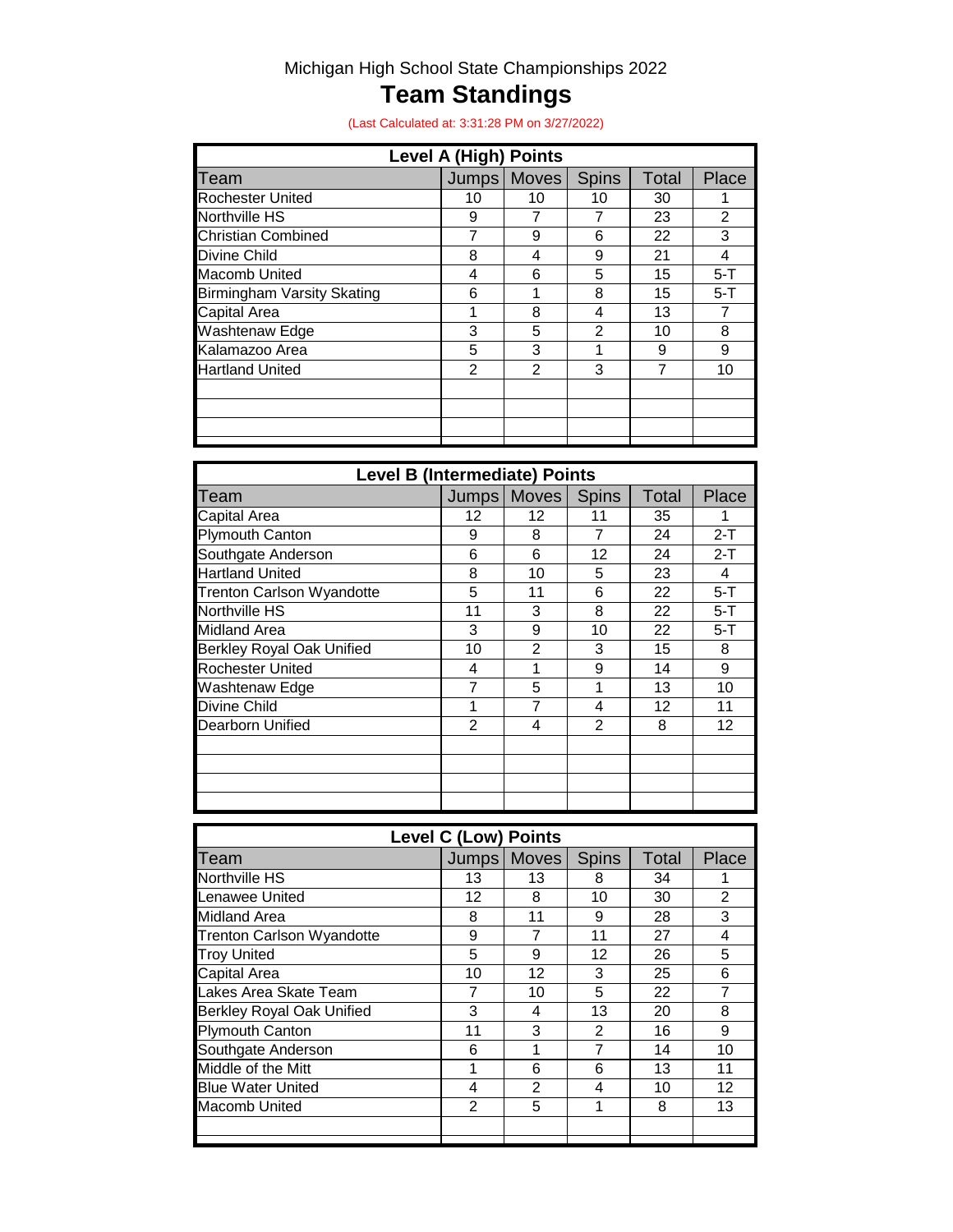# Individual Points Standings by Club (Last Calculated at: 6:53:24 PM on 3/26/2022)

| <b>Place</b>            | <b>School</b>                       | <b>Points</b> |
|-------------------------|-------------------------------------|---------------|
| 1                       | <b>Northville HS</b>                | 93            |
| $\overline{2}$          | <b>Plymouth Canton</b>              | 85            |
| 3                       | Southgate Anderson                  | 84.5          |
| $\overline{\mathbf{4}}$ | Divine Child FST                    | 77            |
| 5                       | <b>Hartland United</b>              | 71            |
| 6                       | Kalamazoo Area                      | 67            |
| $\overline{7}$          | <b>Berkley Royal Oak Unified</b>    | 48            |
| 8                       | <b>Macomb United</b>                | 46            |
| 9                       | <b>Trenton Carlson Wyandotte</b>    | 45            |
| 10                      | <b>Marquette HS</b>                 | 44            |
| 11                      | Midland Area HS Skating Team        | 42            |
| 12                      | <b>Capital Area</b>                 | 37            |
| 13                      | <b>Howell United</b>                | 31            |
| 14                      | Novi HS                             | 30            |
| 15                      | <b>Dearborn Unified FST</b>         | 25            |
| 16                      | <b>Downriver United</b>             | 23.5          |
| 17                      | <b>Rochester United FST</b>         | 18            |
| 18                      | <b>Blue Water United FST</b>        | 16            |
| 19                      | United Farmington Fs Team           | 14            |
| $20 - T$                | <b>Christian Combined HST</b>       | 13            |
| $20 - T$                | <b>Lenawee United</b>               | 13            |
| $20 - T$                | <b>Livonia HS Figure Skating</b>    | 13            |
| 23                      | <b>Garden City Wayne Westland</b>   | 12            |
| 24                      | Mercy HS                            | 11            |
| $25-T$                  | <b>Grosse Point Unified</b>         | 10            |
| $25-T$                  | Lakes Area Skate Team               | 10            |
| 27                      | <b>Bloomfield Hills HS FST</b>      | 9             |
| 28-T                    | Grosse Ile                          | 8             |
| $28-T$                  | South Macomb United                 | 8             |
| 30                      | <b>Ann Arbor United</b>             | 6             |
| $31 - T$                | <b>Birmingham Varsity Skating</b>   | 5             |
| $31 - T$                | Escanaba                            | 5             |
| 33                      | <b>West Bloomfield Varsity Team</b> | 4             |
| 34                      | <b>CDMCK Unified</b>                | 3             |
| 35                      |                                     |               |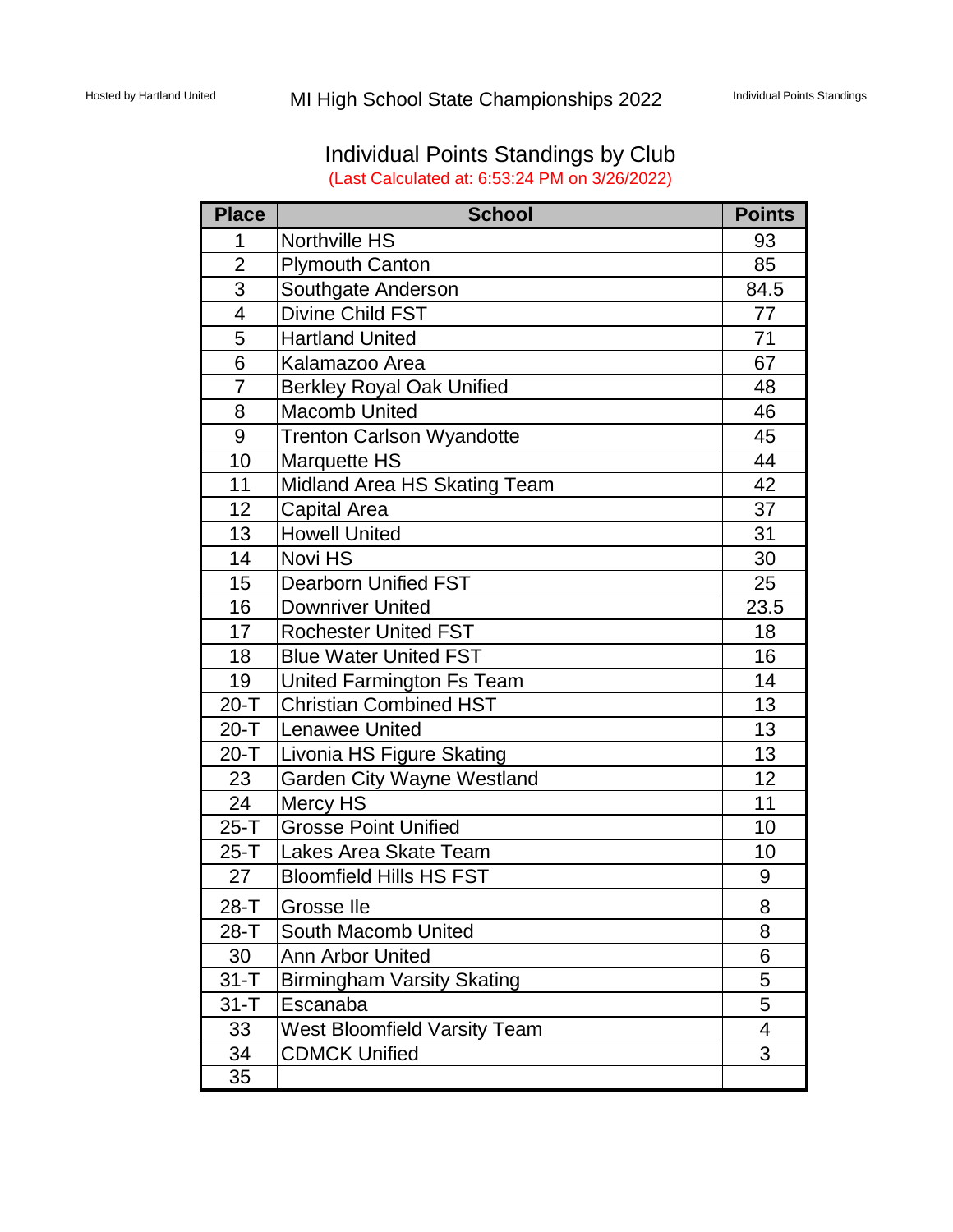#### Bronze Solo Dance - Final Standings

- 1 Regina Olson, Marquette HS<br>2 Hannah Riley Jeannette, Hartl
- Hannah Riley Jeannette, Hartland United

Excel Beginner Free Skate - Final Standings

- Paulina Madrigal, Northville HS
- Celia Gniewek, Northville HS
- 3 Brooke Wolschlager, Blue Water United FST<br>4 Abigail Durham, Trenton Carlson Wyand...
- 4 Abigail Durham, Trenton Carlson Wyand...<br>5 Khushi Kundoor, Plymouth Canton
- 5 Khushi Kundoor, Plymouth Canton<br>6 Niam Abooalsaman, Livonia HS Fig
- Niam Abooalsaman, Livonia HS Figure Ska...
- 7 **Natalie Deneweth, Novi HS**<br>8 **Makenzie Cude Howell Uni**
- Makenzie Cude, Howell United
- Amelie Mindel, Novi HS

Excel High Beginner Free Skate Group A - Final Standings

- Ava Meade, Northville HS
- 2 Liz Plymale, Plymouth Canton<br>3 Abigail Kilbury, Garden City W
- Abigail Kilbury, Garden City Wayne Wes...
- 4 Hannah Murad, Northville HS<br>5 Mavson Piercznski, Hartland U
- Mayson Piercznski, Hartland United

Excel High Beginner Free Skate Group B - Final Standings

- 1 Ava Moyer, Bloomfield Hills HS FST
- 2 Emily Simmons, Hartland United<br>3 Laura Markey, Marquette HS
- 3 Laura Markey, Marquette HS<br>4 Reese McCarthy, Northville H
- Reese McCarthy, Northville HS
- Irene Hisona, Divine Child FST

# Excel High Beginner Free Skating Final Round - Final Standings

- Ava Moyer, Bloomfield Hills HS FST
- Ava Meade, Northville HS
- Abigail Kilbury, Garden City Wayne Wes...
- 4-TIE Laura Markey, Marquette HS
- 4-TIE Emily Simmons, Hartland United
- 4-TIE Liz Plymale, Plymouth Canton

Excel Intermediate FS - Final Standings

- Allison Korpi, Escanaba
- Isabella Kehr, Macomb United
- Elizabeth Brown, Macomb United

Excel Intermediate Plus FS - Final Standings

- Adrianna Semioli, Rochester United
- Annalisa Albers, Divine Child FST
- Luc Henri, Grosse Point Unified
- Maddy Cotey, Capital Area
- Lilly Palacios, Hartland United
- Isabella Cimmino, United Farmington Fs ...
- Ryleigh Premoe, Macomb United
- Jozelynn Albert, Blue Water United FST
- Caitlin Balint, Christian Combined HST

#### Excel Junior FS - Final Standings

- Alaina Shenton, Plymouth Canton
- Gabriella Irvin, Christian Combined HST
- Emerson Luczak, Macomb United
- Sophia Ladue, Macomb United
- Maddie Lafever, Macomb United
- Anneka Fernando, Capital Area
- 
- 7 Sabrina Wang, Northville HS<br>8 Julia Serra, Christian Combine Julia Serra, Christian Combined HST
- Excel Juvenile FS Final Standings
	- 1 Marion Pruzinsky, South Macomb United<br>2 Katerina Hudecek, Hartland United
	- Katerina Hudecek, Hartland United
	- Aevry Coffman, Southgate Anderson
	- Jamie Hendrickson, Marquette HS
	- Maddie Gold, Berkley Royal Oak Uni...
	- Ryleigh Ward, Grosse Point Unified
	- Hannah Lee, Novi HS
	- Dasha Gangwar, Northville HS

Excel Juvenile Plus Final Round - Final Standings

- 1 Tiffany Zheng, Northville HS<br>2 Lexi Galuszka Trenton Carlso Lexi Galuszka, Trenton Carlson Wyand...
- Natalie Slowik, Southgate Anderson
- Josephine Scanio, Plymouth Canton
- 
- Abigail Maroun, Mercy HS
- Julia Miranda, Lakes Area Skate Team

Excel Juvenile Plus FS Group A - Final Standings

- Josephine Scanio, Plymouth Canton
	- Lexi Galuszka, Trenton Carlson Wyand...
	- Abigail Maroun, Mercy HS
- Margaret Day, Berkley Royal Oak Uni...
- Rachel Heintzelman, Capital Area

Excel Juvenile Plus FS Group B - Final Standings

- Tiffany Zheng, Northville HS
- Julia Miranda, Lakes Area Skate Team
- Natalie Slowik, Southgate Anderson
- Samantha Kong, Howell United
- Sophia Tsentsiper, West Bloomfield Varsi...
- Madison Christianson, Hartland United
- Tami Kociuba, Hartland United

#### Excel Novice FS - Final Standings

- 1 Jillian Gerus, Divine Child FST<br>2 Emma Vermillion, Hartland Unit
- 2 Emma Vermillion, Hartland United<br>3 Danielle Totzke, Livonia HS Figure
- Danielle Totzke, Livonia HS Figure Ska...
- Savannah Chumbley, Capital Area
- Alexandra Mercurio, Birmingham Varsity Sk...
- Maddy Werner, Macomb United
- 7 Sophia Riviera, Macomb United<br>8 Jillian Jones, Rochester United F
- Jillian Jones, Rochester United FST
- Allyson Bowles, Macomb United

#### Excel PreJuvenile FS - Final Standings

Olivia Makled, Dearborn Unified FST

Grace MacDonald, Rochester United FST

Charlotte McGee, Macomb United

Angelina Megge-Impastato, Macomb United

- Jessica Lask, Hartland United
- Tessa Adams, Plymouth Canton

6 Cassandra Davis, Marquette HS<br>7 Charlotte McGee, Macomb Unit

 Stella Camerlengo, Novi HS Tauren Del Rio, Capital Area Samantha Korpi, Escanaba

Meaghan Tunny, Novi HS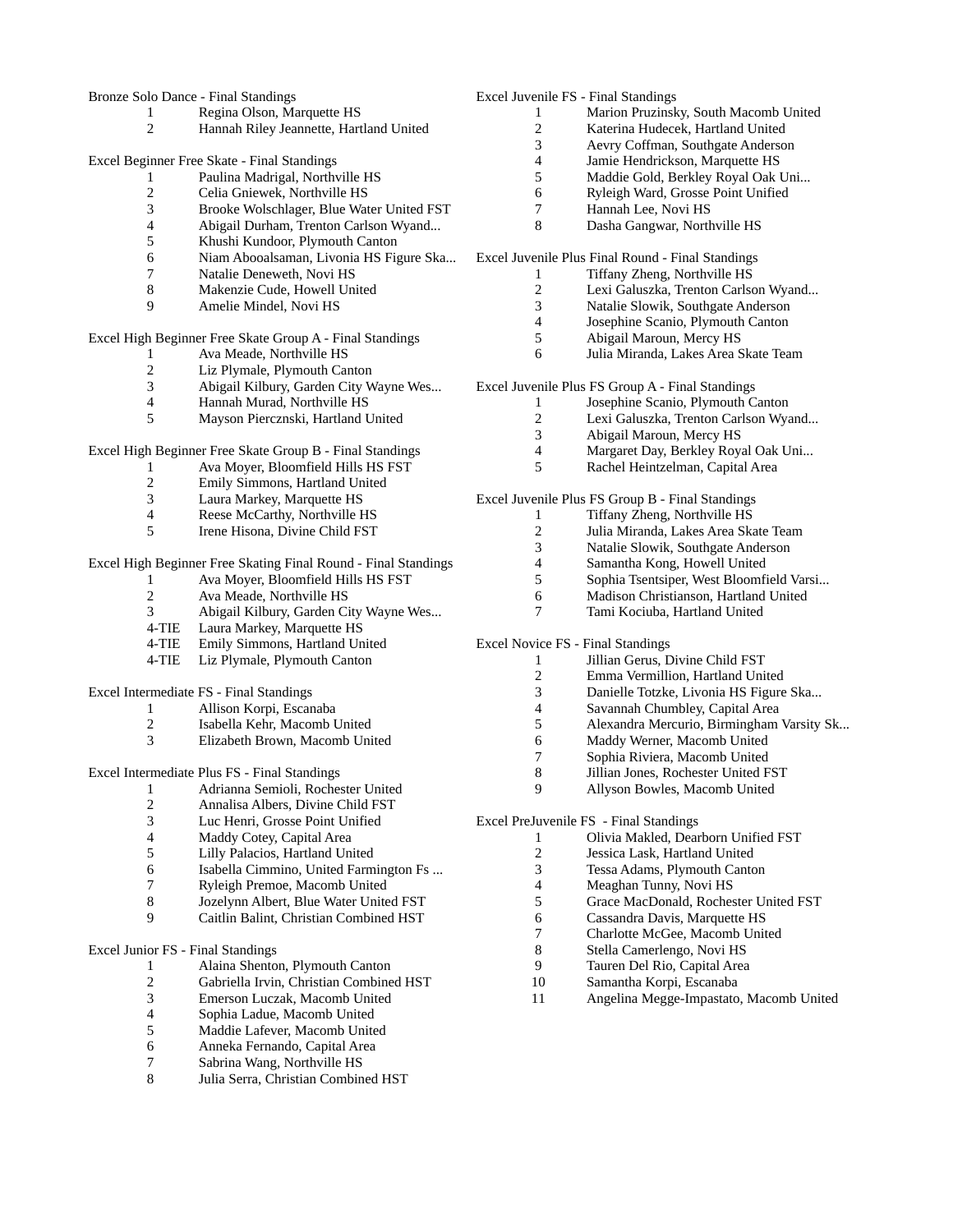#### Excel PreJuvenile Plus FS - Final Standings

- 1 Chloe Scott, Downriver United<br>2 Lena Hales, Southgate Anderson
- 2 Lena Hales, Southgate Anderson<br>3 Sloan Markin, Kalamazoo Area
- Sloan Markin, Kalamazoo Area
- Tessa Meadows, Northville HS
- Bridget Godbout, Southgate Anderson
- Bianca Origlia, Plymouth Canton Catherine Pagel, Macomb United
- Connor Curley, Plymouth Canton
- 
- Ankita Sutar, Plymouth Canton
- Paige Chinavare, Trenton Carlson Wyand...
- 11 Susie Schulz, Midland Area HS Skati...<br>12 Addison Brown Plymouth Canton
- Addison Brown, Plymouth Canton

Excel Preliminary Free Skate Final Round - Final Standings

- Bridget Mikiciuk, Divine Child FST
- Ann Cook, Kalamazoo Area
- Sadie Porter, Hartland United
- Grace Levan, Northville HS
- 5-TIE Montana Vyletel, Trenton Carlson Wyand...
- 5-TIE Izabella Provenzano, Trenton Carlson Wyand...

Excel Preliminary Free Skate Group A - Final Standings

- Grace Levan, Northville HS
- Izabella Provenzano, Trenton Carlson Wyand...
- Ann Cook, Kalamazoo Area
- Macy Lacourse, Grosse Ile
- Isabelle Angelosanto, Plymouth Canton
- Maisie Patterson, Macomb United
- Rose Krysinski, Macomb United
- Brooklyn Amburgey, Garden City Wayne Wes...

# Excel Preliminary Plus Free Skate - Final Standings

- Abigail Hodge, Garden City Wayne Wes...
- Claire Douglas, Capital Area
- Brianna Hales, Southgate Anderson
- 4 Avery Miller, Northville HS<br>5 Ella Pickett, Kalamazoo Area
- Ella Pickett, Kalamazoo Area
- Chloe Adam, Midland Area HS Skati...

# Excel PrePreliminary Free Skate Final Round - Final Standings

- 1 **Adelyn Hales, Southgate Anderson**<br>2-TIE Madelyn Dingman, Berkley Royal (
- Madelyn Dingman, Berkley Royal Oak Uni...
- 2-TIE Claire Butterfield, Northville HS
- Meghan Mastroeni, Howell United
- Morgan Culp, Plymouth Canton
- Jacob Costello, Lenawee United
- Audrey Bellak, Berkley Royal Oak Uni...
- Sydney Wiltse, Berkley Royal Oak Uni...
- Olivia Klumpp, Marquette HS

Excel PrePreliminary Free Skate Group A - Final Standings

- Claire Butterfield, Northville HS
- 2 Meghan Mastroeni, Howell United<br>3 Morgan Culp, Plymouth Canton
- Morgan Culp, Plymouth Canton
- Jorja Vartoogian, Howell United
- Shayley Bammel, Berkley Royal Oak Uni...
- Madalyn Condie, Capital Area
- Sara Elfayoumi, United Farmington Fs ...

# Excel PrePreliminary Free Skate Group B - Final Standings

- 1 Adelyn Hales, Southgate Anderson<br>2 Madelyn Dingman, Berkley Royal (
	- Madelyn Dingman, Berkley Royal Oak Uni...
- Audrey Bellak, Berkley Royal Oak Uni...
- Meghana Sethi, Novi HS
- Hannah Wardrobe, Berkley Royal Oak Uni...
- Bianca Civello, Livonia HS Figure Ska... Sadie Beagle, Blue Water United FST

Excel PrePreliminary Free Skate Group B - Final Standings

- 1 Bridget Mikiciuk, Divine Child FST<br>2 Sadie Porter, Hartland United
- 2 Sadie Porter, Hartland United<br>3 Montana Vyletel. Trenton Carl
- Montana Vyletel, Trenton Carlson Wyand...
- Casey Zhang, Novi HS
- Kennedy McCarthy, CDMCK Unified
- Lauren Rossini, Plymouth Canton
- Makayla Greathouse, Midland Area HS Skati...

Excel PrePreliminary Free Skate Group C - Final Standings

- Jacob Costello, Lenawee United
- Sydney Wiltse, Berkley Royal Oak Uni...
- Olivia Klumpp, Marquette HS
- Mareena Doan, Blue Water United FST
- Emma Churchill, Blue Water United FST
- Megan Rusch, Blue Water United FST

Excel Senior FS - Final Standings

- Josephine Billings, Capital Area
- Alicia Taylor, Plymouth Canton
- Emma Waibel, West Bloomfield Varsi...
- Gold Solo Dance Final Standings
	- Mallory Crandle, Kalamazoo Area
	- Zoe Cialella, Northville HS
	- Annalisa Albers, Divine Child FST
	- 4 Erin Scheske, Hartland United<br>5 Gabriella Irvin, Christian Coml
	- Gabriella Irvin, Christian Combined HST
	- Kailey Jungbluth, Lakes Area Skate Team

Junior - Senior Artistic - Final Standings

Keira Li, Plymouth Canton

Junior - Senior Artistic Duet - Final Standings C Curley/A Taylor, Plymouth Canton

- Juvenile Novice Artistic Duet Final Standings
	- Barr/Laverty, Midland
		- Hales/Scott, Southgate/Downriver
		- Crandle/Elias, Kalamazoo

Juvenile - Novice Artistic Final Round - Final Standings

Juvenile - Novice Artistic Group A - Final Standings

- 1 Tami Kociuba, Hartland United<br>2 Lindsey Piel, Kalamazoo Area
- Lindsey Piel, Kalamazoo Area
- Katerina Hudecek, Hartland United
- Dakota Pillera, Hartland United Jamie Hendrickson, Marquette HS Allison Dumler, Kalamazoo Area

 Katerina Hudecek, Hartland United Lindsey Piel, Kalamazoo Area 3 Tami Kociuba, Hartland United<br>4 Mikaela Jewell, Hartland United Mikaela Jewell, Hartland United Ainsleigh Zimmerman, Hartland United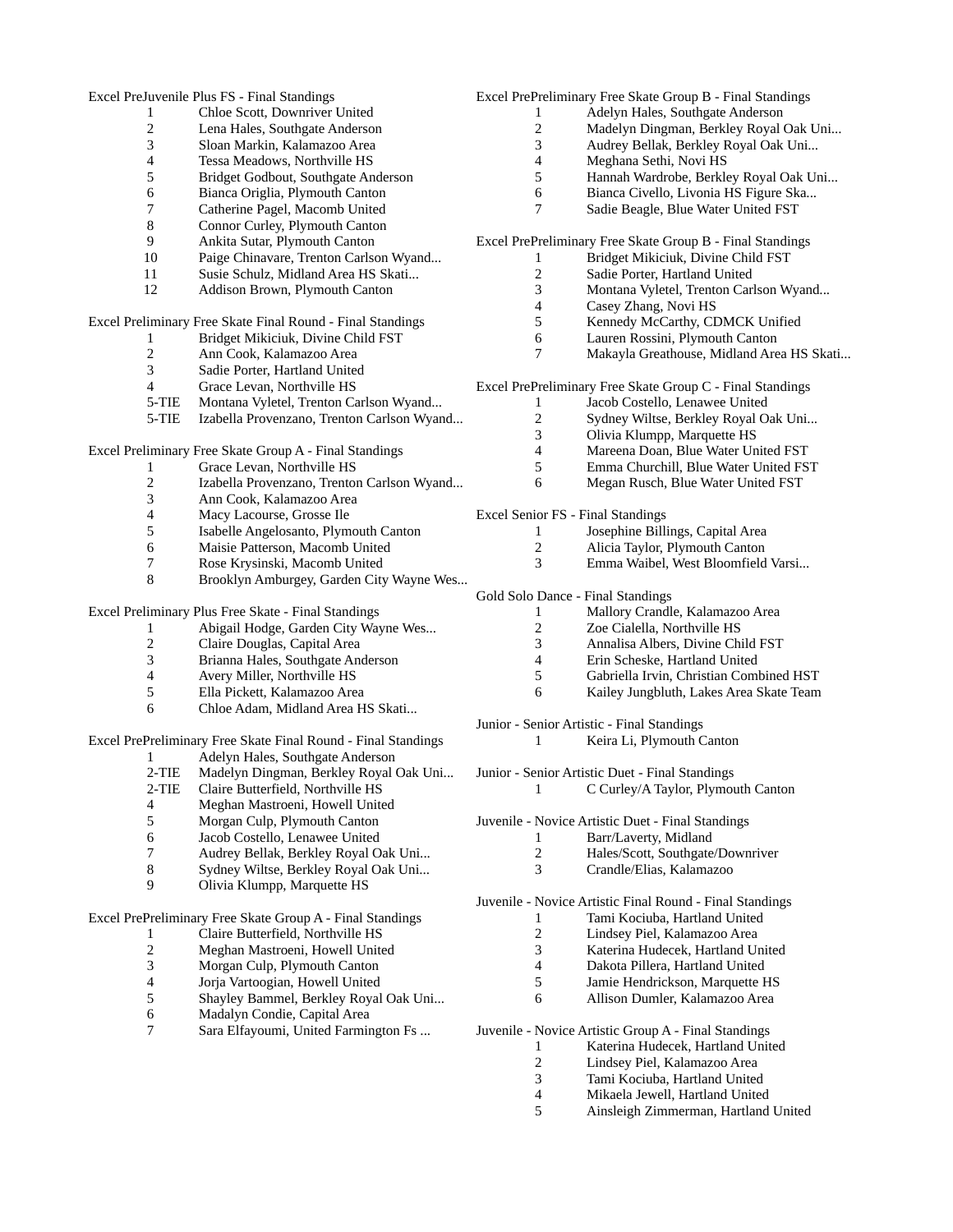Juvenile - Novice Artistic Group B - Final Standings

- 1 Allison Dumler, Kalamazoo Area<br>2 Dakota Pillera, Hartland United
- 2 Dakota Pillera, Hartland United<br>3 Jamie Hendrickson, Marquette H
- Jamie Hendrickson, Marquette HS
- Victoria Hwang, United Farmington Fs ...
- Natalie Slowik, Southgate Anderson
- Aevry Coffman, Southgate Anderson
- Dasha Gangwar, Northville HS

#### Level A High Jumps - Final Standings

- 1 Rochester United<br>2 Northville
- 2 Northville<br>3 Divine Chi
- Divine Child
- Christian Combined
- **Birmingham**
- Kalamazoo Area
- Macomb United
- Washtenaw Edge
- Hartland United
- Capital Area
- 

# Level A High Spins - Final Standings

- Rochester United
- 2 Divine Child<br>3 Birmingham
- Birmingham
- 4 Northville<br>5 Christian C
- Christian Combined
- 6 Macomb United<br>7 Capital Area
- 7 Capital Area<br>8 Hartland Uni
- Hartland United
- Washtenaw Edge
- Kalamazoo Area

#### Level A Moves - Final Standings

- 1 Rochester United<br>2 Christian Combin
- 2 Christian Combined<br>3 Capital Area
- Capital Area
- Northville
- Macomb United
- Washtenaw Edge
- 
- 7 Divine Child<br>8 Kalamazoo A
- 8 Kalamazoo Area<br>9 Hartland United Hartland United
- Birmingham
- 

#### Level B Intermediate Level Jumps - Final Standings

- Capital Area Northville Berkley/Royal Oak 4 Plymouth/Canton<br>5 Hartland United 5 Hartland United<br>6 Washtenaw Edge Washtenaw Edge 7 Southgate<br>8 Trenton/W 8 Trenton/Wyandotte<br>9 Rochester United Rochester United
- 
- Midland Area
- Dearborn Unified
- Divine Child

# Level B Intermediate Moves - Final Standings

- 1 Capital Area<br>2 Trenton/Wyar
- Trenton/Wyandotte
- Hartland United
- Midland Area
- Plymouth/Canton
- Divine Child
- Southgate
- Washtenaw Edge
- Dearborn Unified
- Northville
- 11 Berkley / Royal Oak<br>12 Rochester United
- Rochester United

#### Level B Intermediate Spins - Final Standings

- Southgate
- Capital Area
- Midland Area
- Rochester United
- Northville
- Plymouth/Canton
- Trenton/Wyandotte
- Hartland United
- Divine Child
- Berkley/Royal Oak
- 
- Dearborn Unified
- Washtenaw Edge

# Level C Low Jumps - Final Standings

- Northville
- Lenawee United
- Plymouth/Canton
- 4 Capital Area<br>5 Trenton/Wya
- Trenton/Wyandotte
- 6 Midland Area<br>7 Lakes Area
- Lakes Area
- 8 Southgate<br>9 Troy Unite
- Troy United
- Blue Water
- Berkley/Royal Oak Macomb United
- Middle of the Mitt
- 

#### Level C Low Moves - Final Standings

- Northville
- Capital Area
- Midland Area
- Lakes Area
- Troy United
- Lenawee United
- Trenton/Wyandotte
- 8 Middle of the Mitt<br>9 Macomb United
- Macomb United Berkley/Royal Oak Plymouth/Canton

 Blue Water Southgate